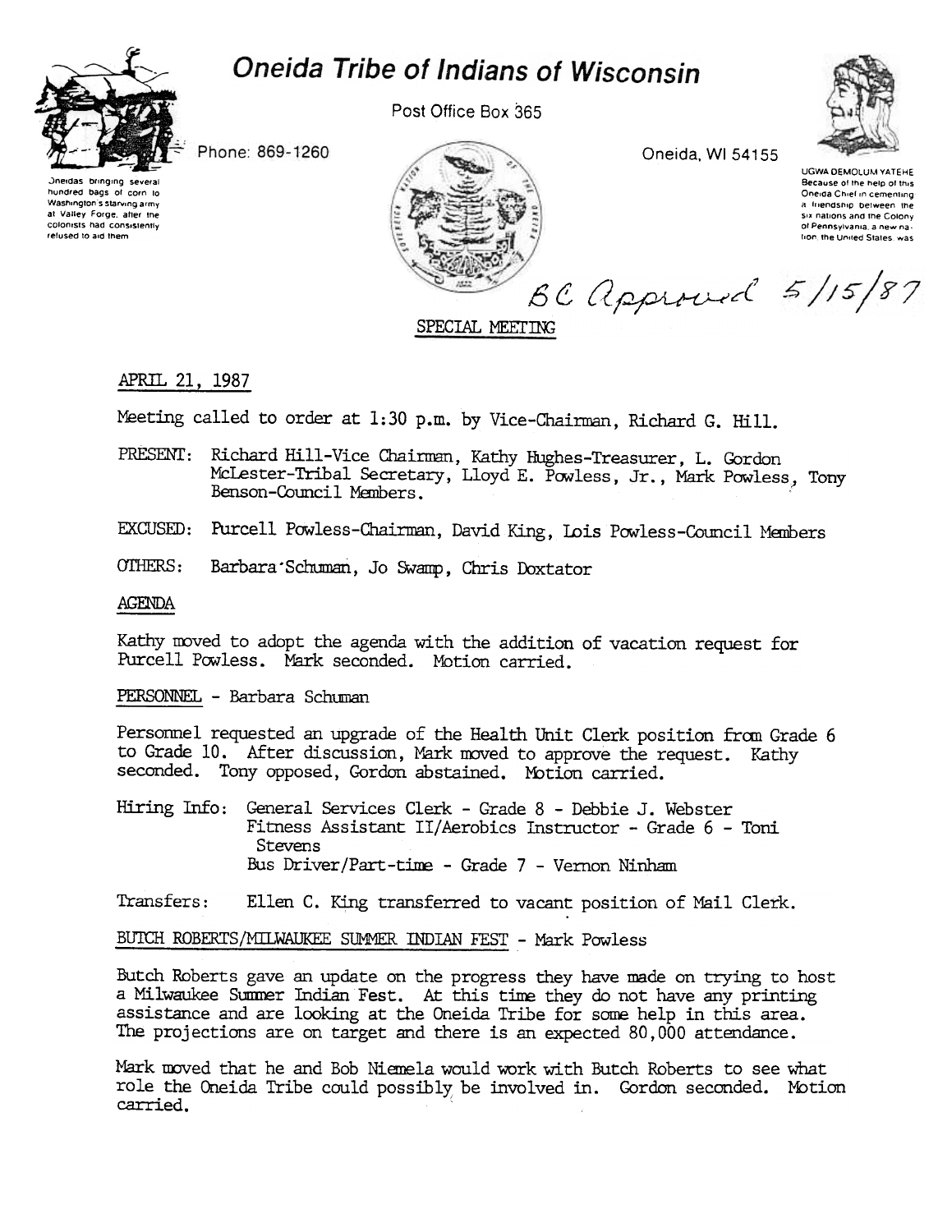Oneida Tribe of Indians of Wisconsin Special Meeting - April 21, 1987 Page 2

## TABLED FINANCE & APPROPRIATION RECOMMENDATION  $#2$  OF  $4/16/87$

#2. "ArChitectural Consulting Assistance -F&A recommends approval of \$25,000 from Equity Investment line item of the General Fund budget."

"- The back-up information did not accompany this item. F&A and the Busines Committee tabled this until the information was available.

Mark moved to take this item from the table. Gordon seconded. Motion carried.

Mark moved to approve the recommendation since they have received and reviewed the back-up material from the recommendation. Gordon seconded.

# REVOLVING LOAN AGREEMENT REVIEW - Jo Swamp

Jo Swamp who has been working with the Business Committee sub-committee, presented the recommended changes for review. Lloyd made a motion that Jo Swamp cane back with an update draft including all recarmendations for final review on May 1, 1987. Kathy seconded. Motion carried.

REQUEST FOR THREE (3) BINGO PASSES TO BE GIVEN AWAY AT FITNESS CENTER GRAND OPENING  $4/26/87$  -

Lloyd moved to approve the above request. Kathy seconded. Motion carried.

#### CONSULTANT AGREEMENT W/ JULIA WILLIAMS

This is to teach an aerobics dance class and to train the Fitness Assistant II in dance technique. After discussion, Tony mved to deny the consultant agreement. Kathy seconded. Motion carried.

LAND COMMITTEE MINUTES OF 4/13/87 - Chris Doxtator

The Land Conmittee recamends accepting lease cancellation of William and Barbara Doyen on Skylark Drive (selling). Kathy moved to approve. Tony seconded. Motion carried.  $(1)$ 

The Land Committee recommends acceptance of the application of Larry and Rose Jordan for the Doyen site on Skylark Drive. Tony moved to approve. Kathy seconded. Motion carried.

The Land Committee recommends the acceptance of the residential application of Rose and Carl Melchert (through a mishap with HUD, Melchert's lease was inadvertently cancelled in '73). (3)

Eldred Nicholas attended the meeting to inform the Committee that he has vacated his tribal lease property on Van Baxtel Road and is selling the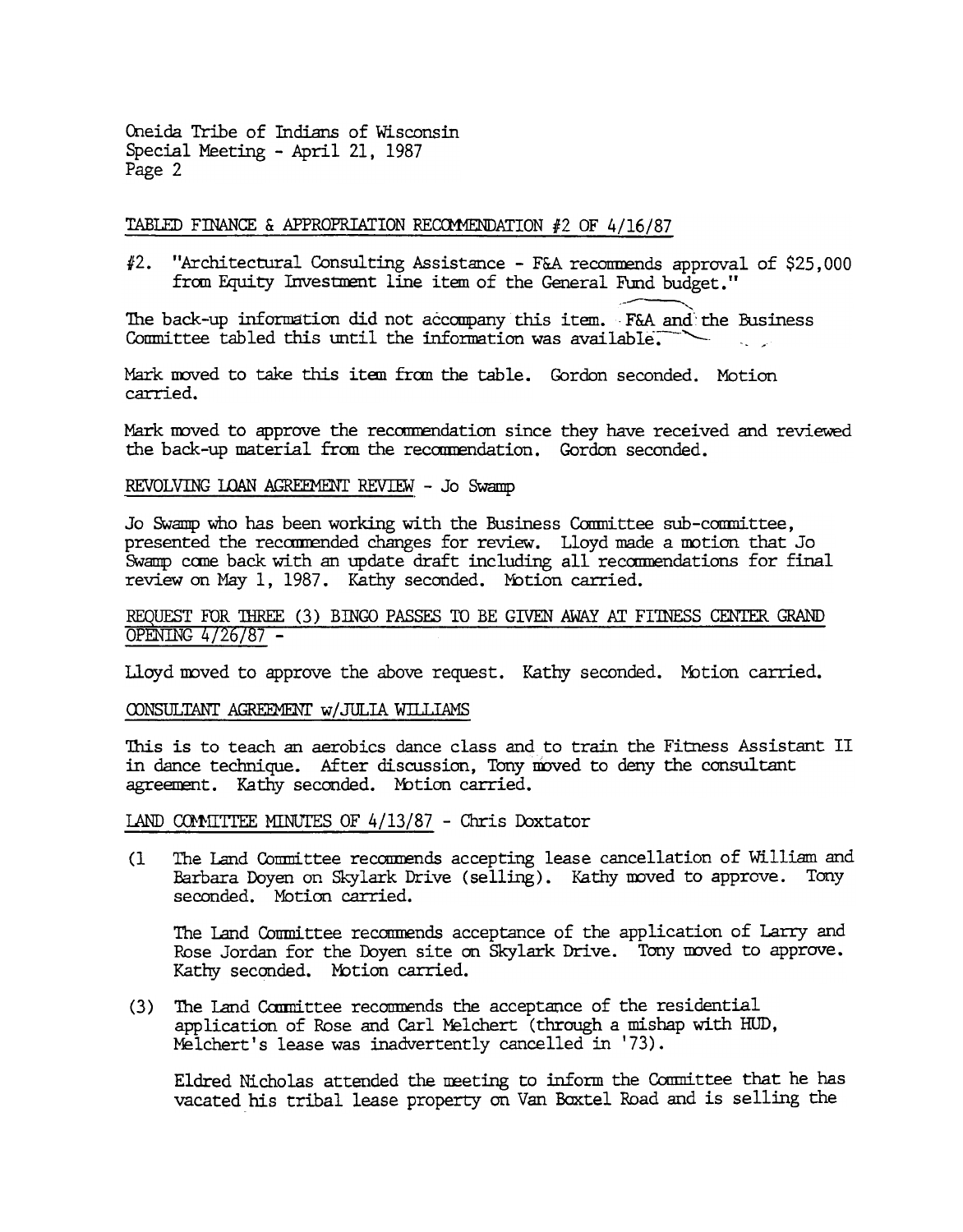Oneida Tribe of Indians of Wisconsin Special Meeting - April 21, 1987 Page 3

Land Committee Minutes (Continue

improvements to Mercie Cornelius and Bruce Danforth. He is requesti Mercie and Bruce to occupy the premises.

The Land Committee recommended the Mercie and Bruce Danforth be permitted to occupy the land prior to the finalization of the paperwork. Nark moved to approve. Kathy seconded. Motion carried.

(5) The Land Committee recommends the acceptance the "Supplementary Agreement" for trailers as follows:

#### EXHIBIT SUPPLEMENTARY AGREEMENT

hereinafter called "Lender" has or is about to acquire a security interest in the following described property hereinafter called "collateral" of (and) called "collateral" of (and)<br>hereinafter called "debtor(s)" for and in consideration of \$ (type of loan).

DESCRIPTION OF COLLATERAL

The collateral has or may become affixed to the real estate and improvements, or either at (address) or Mobile Home Court hereinafter called the "Realty", the legal description which is set forth as follows: (if Mobile Home Court, full legal description of court and lot  $\ell$ .)

The Oneida Tribe of Indians of Wisconsin hereinafter called the "Tribal has an interest in the realty and in consideration of the aforementioned financial acccmrodation extended by the lender to the debtor(s) , consents to the lender's security interest in the collateral, and only as to the lender does the tribe disclaim interest in the collateral as a fixture While debtor(s) is indebted to the lender. The undersigned further agrees that:

Lender or it's agent may upon twenty-four  $(24)$  hours written notice to the. Mobile Home Court Manager enter upon the realty and remove the collateral pursuant to the supervision and direction of the Mobile Home Court Manager or his/her designee; a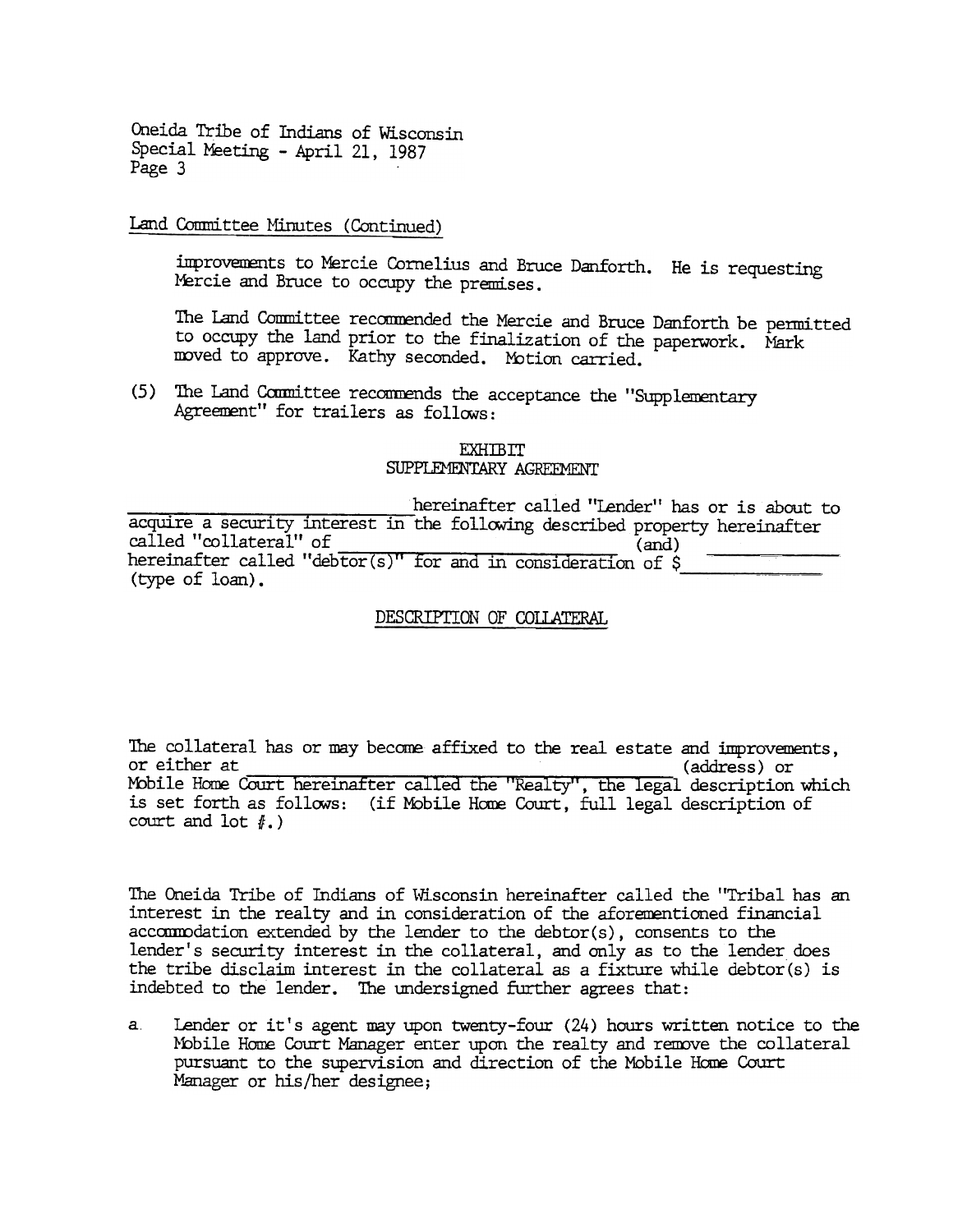Oneida Tribe of Indians of Wisconsin Special Meeting - April. 21, 1987 Page 4

 $b.$ Lender shall be liable for any damage to the realty resulting from such removal. If removal is from a MObile Home court. liability for damage to said realty shall include: (full legal description of Mobile Home court wherein the mobile home is located).

This disclaimer binds the heirs, personal representatives, successors and assignees of the undersigned and benefits the successors and assignees of the lender.

ONEIDA TRIBE OF INDIANS OF WISCONSIN

|                            | Chairman of Oneida Business<br>Committee                                   | Date: |                                              |  |
|----------------------------|----------------------------------------------------------------------------|-------|----------------------------------------------|--|
| Approved and Consented to: |                                                                            |       |                                              |  |
| By:                        | Debtor                                                                     | Date: |                                              |  |
| By:                        | Debtor                                                                     | Date: | the control of the control of the control of |  |
|                            | Lender                                                                     | Date: |                                              |  |
|                            | Kathy moved to approve the above agreement. Mark seconded. Motion carried. |       |                                              |  |

(6) The Land Committee recommends that the "Land Acquisition Check List" be approved and used on all land purchases and projects. Mark moved to approved and used on air rund parameter and for your carried. Mark approve the check rise only. Then, when on the purpose of the project description format, specifically the meaning of the statement, "dealing with individual members should provide a clear and concise statement using this format." Kathy seconded. Motion carried.

The Land Committee recommended the change of the "Revolving Loan Program to the "Tribal Loan Credit Program". No action required.